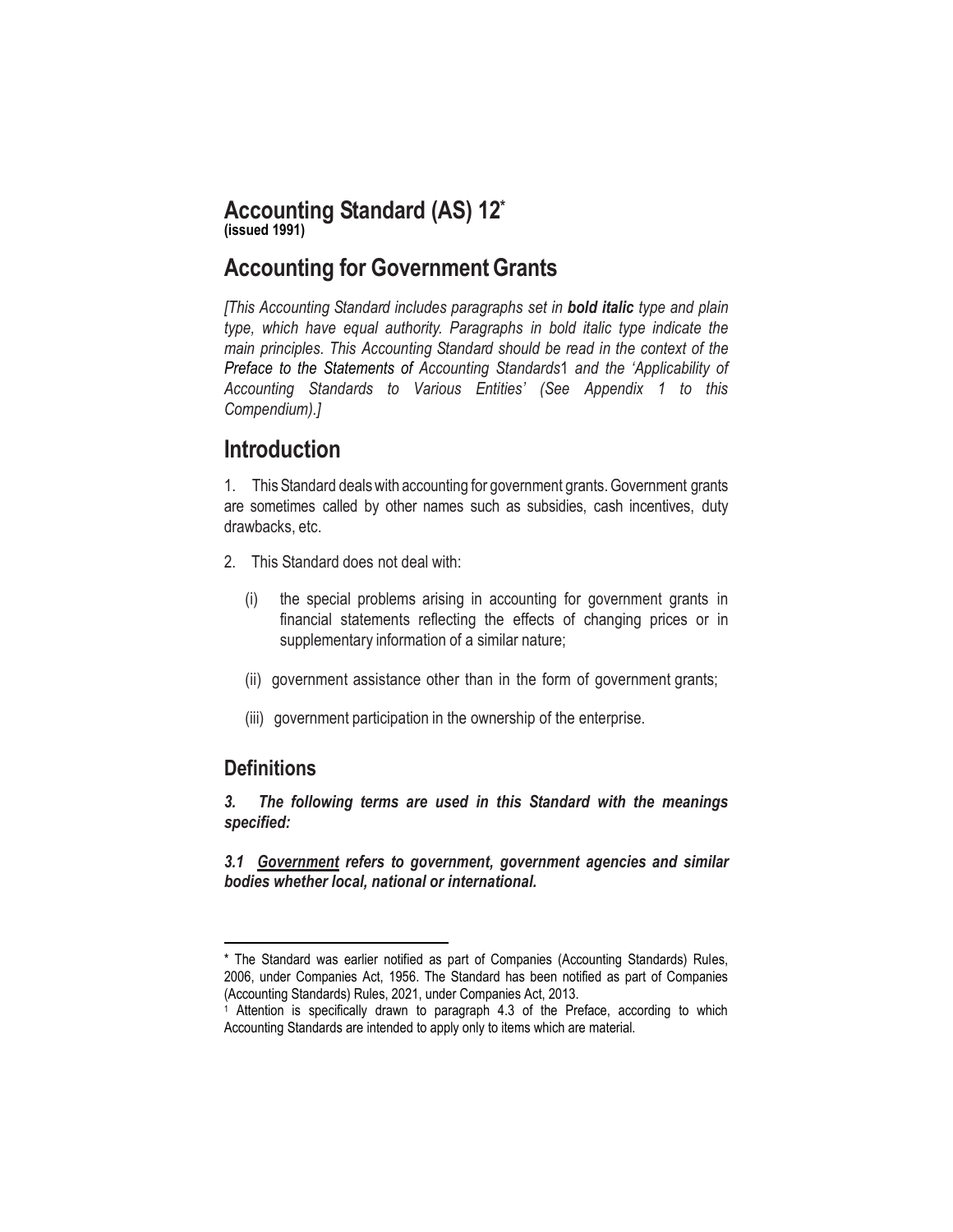*3.2. Government grants are assistance by government in cash or kind to an enterprise for past or future compliance with certain conditions. They exclude those forms of government assistance which cannot reasonably have a value placed upon them and transactions with government which cannot be distinguished from the normal trading transactions of the enterprise.*

## **Explanation**

4. The receipt of government grants by an enterprise is significant for preparation of the financial statements for two reasons. Firstly, if a government grant has been received, an appropriate method of accounting therefor is necessary. Secondly, it is desirable to give an indication of the extent to which the enterprise has benefited from such grant during the reporting period. This facilitates comparison of an enterprise's financial statements with those of prior periods and with those of other enterprises.

## **Accounting Treatment of Government Grants**

*5. Capital Approach versus Income Approach*

5.1 Two broad approaches may be followed for the accounting treatment of government grants: the 'capital approach', under which a grant is treated as part of shareholders' funds, and the 'income approach', under which a grant is taken to income over one or more periods.

- 5.2 Those in support of the 'capital approach' argue as follows:
	- (i) Many government grants are in the nature of promoters' contribution, i.e., they are given with reference to the total investment in an undertaking or by way of contribution towards its total capital outlay and no repayment is ordinarily expected in the case of such grants. These should, therefore, be credited directly to shareholders' funds.
	- (ii) It is inappropriate to recognise government grants in the profit and loss statement, since they are not earned but represent an incentive provided by government without related costs.
- 5.3 Arguments in support of the 'income approach' are as follows: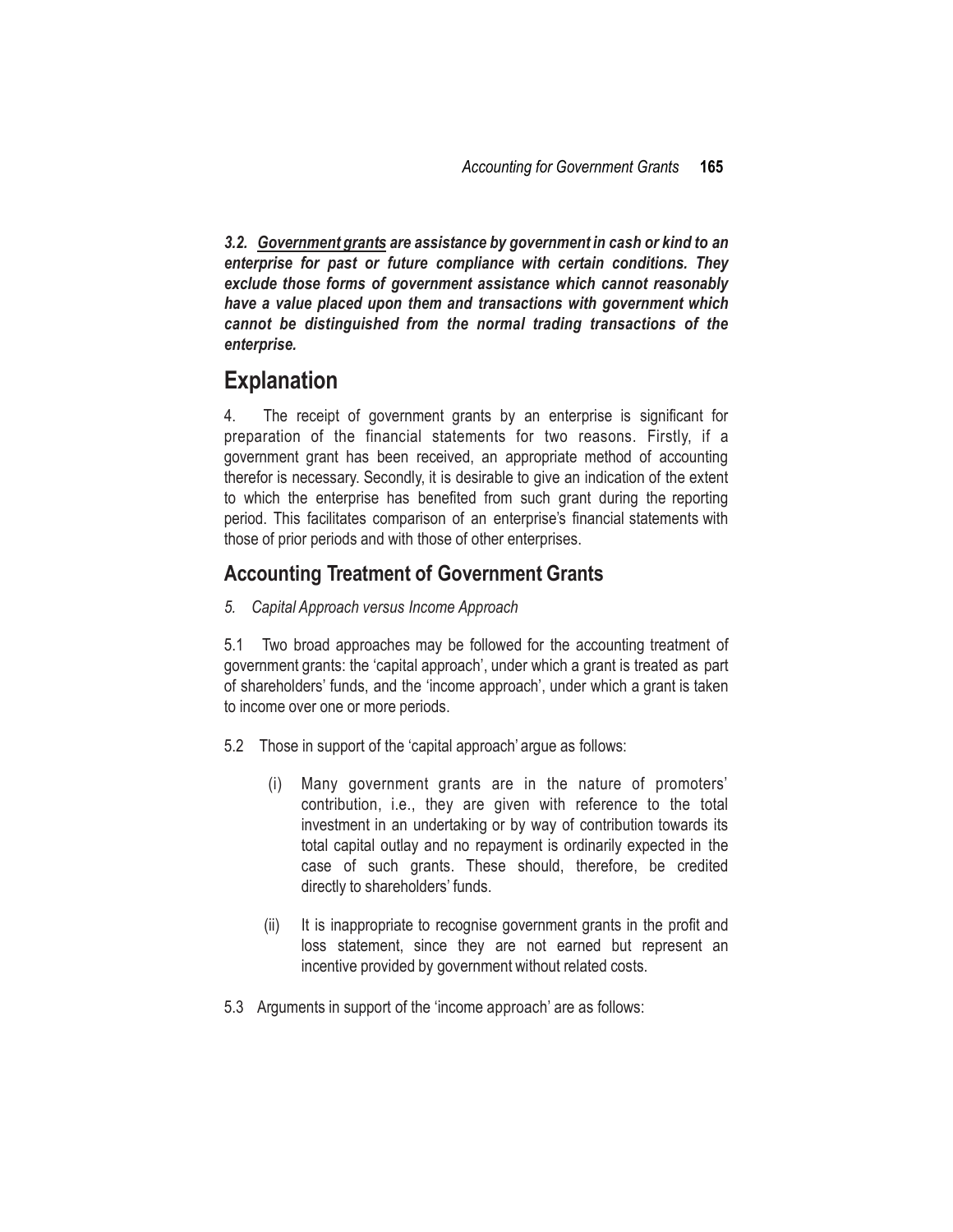- (i) Government grants are rarely gratuitous. The enterprise earns them through compliance with their conditions and meeting the envisaged obligations. They should therefore be taken to income and matched with the associated costs which the grant is intended to compensate.
- (ii) As income tax and other taxes are charges against income, it is logical to deal also with government grants, which are an extension of fiscal policies, in the profit and loss statement.
- (iii) In case grants are credited to shareholders' funds, no correlation is done between the accounting treatment of the grant and the accounting treatment of the expenditure to which the grantrelates.

5.4 It is generally considered appropriate that accounting for government grant should be based on the nature of the relevant grant. Grants which have the characteristics similar to those of promoters' contribution should be treated as part of shareholders' funds. Income approach may be more appropriate in the case of other grants.

5.5 It is fundamental to the 'income approach' that government grants be recognised in the profit and loss statement on a systematic and rational basis over the periods necessary to match them with the related costs. Income recognition of government grants on a receipts basis is not in accordance with the accrual accounting assumption (see Accounting Standard (AS) 1, *Disclosure of Accounting Policies*).

5.6 In most cases, the periods over which an enterprise recognises the costs or expenses related to a government grant are readily ascertainable and thus grants in recognition of specific expenses are taken to income in the same period as the relevant expenses.

#### *6. Recognition of Government Grants*

6.1 Government grants available to the enterprise are considered for inclusion in accounts:

- (i) where there is reasonable assurance that the enterprise will comply with the conditions attached to them; and
- (ii) where such benefits have been earned by the enterprise and it is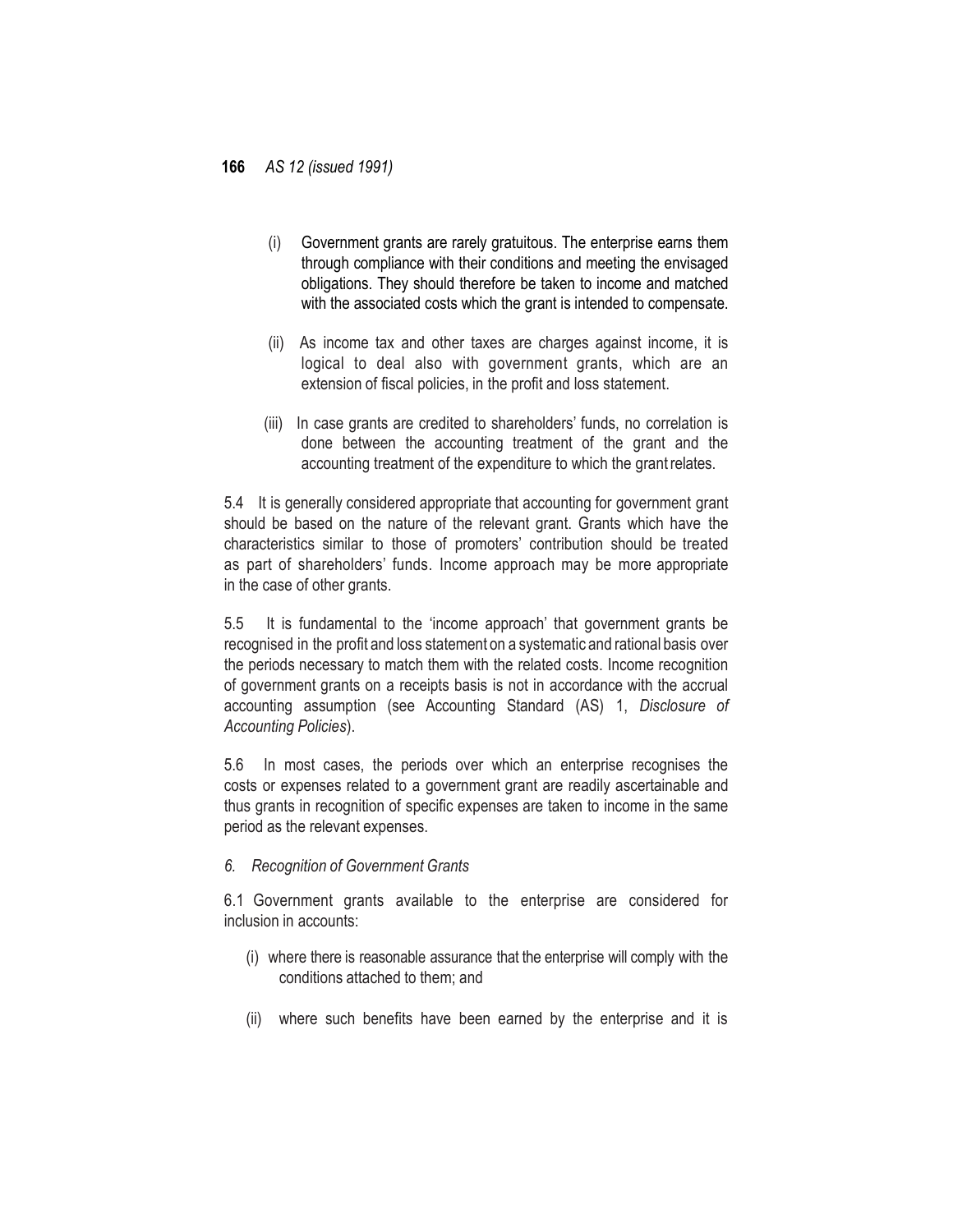reasonably certain that the ultimate collection will be made.

Mere receipt of a grant is not necessarily a conclusive evidence that conditions attaching to the grant have been or will be fulfilled.

6.2 An appropriate amount in respect of such earned benefits, estimated on a prudent basis, is credited to income for the year even though the actual amount of such benefits may be finally settled and received after the end of the relevant accounting period.

6.3 A contingency related to a government grant, arising after the grant has been recognised, is treated in accordance with Accounting Standard (AS) 4, *Contingencies and Events Occurring After the Balance Sheet Date*<sup>2</sup> .

6.4 In certain circumstances, a government grant is awarded for the purpose of giving immediate financial support to an enterprise rather than as an incentive to undertake specific expenditure. Such grants may be confined to an individual enterprise and may not be available to a whole class of enterprises. These circumstances may warrant taking the grant to income in the period in which the enterprise qualifies to receive it, as an extraordinary item if appropriate (see Accounting Standard (AS) 5, *Net Profit or Loss for the Period, Prior Period Items and Changes in Accounting Policies*).

6.5 Government grants may become receivable by an enterprise as compensation for expenses or losses incurred in a previous accounting period. Such a grant is recognised in the income statement of the period in which it becomes receivable, as an extraordinary item if appropriate (see Accounting Standard (AS) 5, *Net Profit or Loss for the Period, Prior Period Items and Changes in Accounting Policies*).

*7. Non-monetary Government Grants*

 $\overline{\phantom{a}}$ 

7.1 Government grants may take the form of non-monetary assets, such as land or other resources, given at concessional rates. In these circumstances, it is usual

<sup>2</sup> All paragraphs of AS 4 that deal with contingencies are applicable only to the extent not covered by other Accounting Standards prescribed by the Central Government. For example, the impairment of financial assets such as impairment of receivables (commonly known as provision for bad and doubtful debts) is governed by AS 4.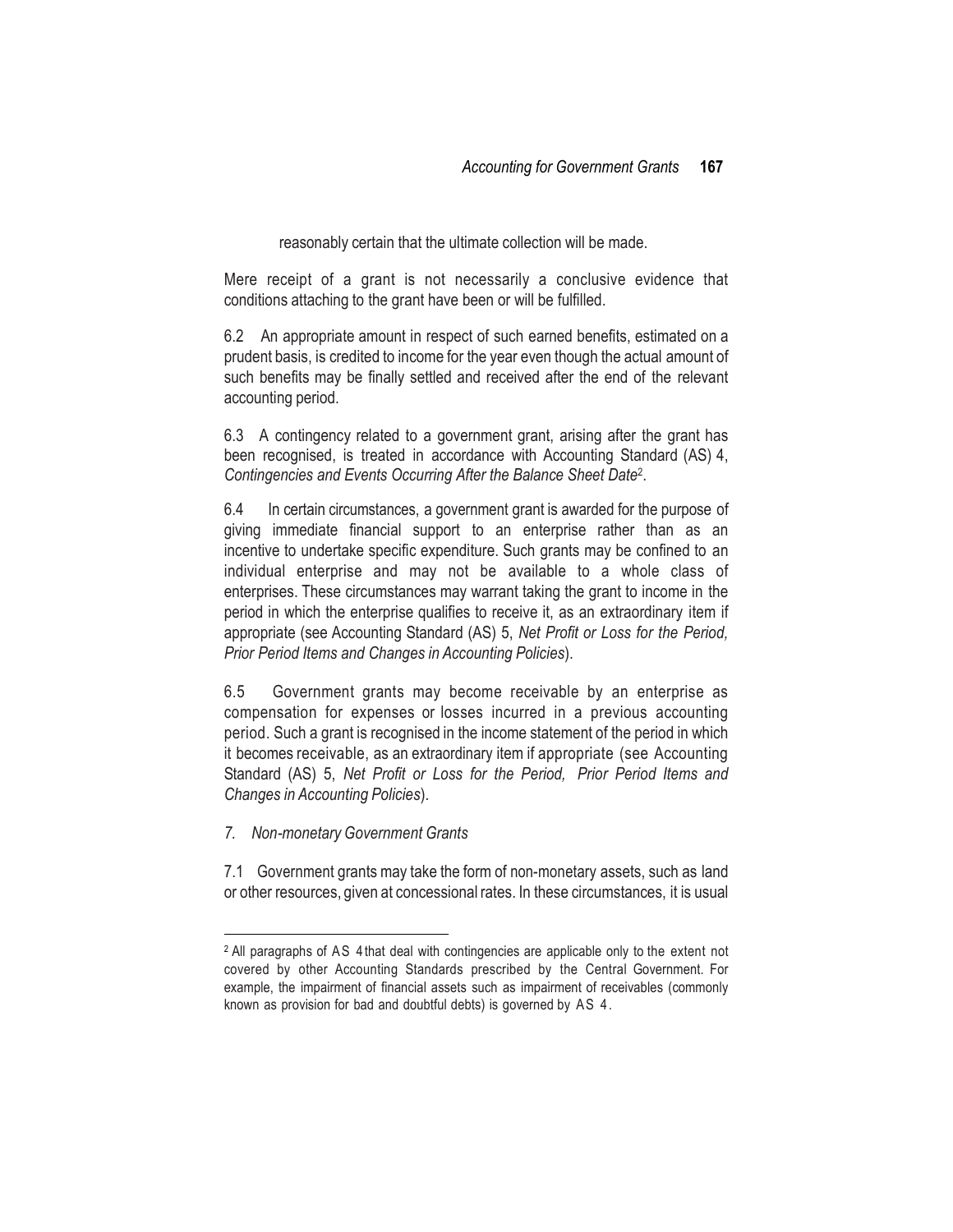to account for such assets at their acquisition cost. Non-monetary assets given free of cost are recorded at a nominal value.

#### *8. Presentation of Grants Related to Specific Fixed Assets*

8.1 Grants related to specific fixed assets are government grants whose primary condition is that an enterprise qualifying for them should purchase, construct or otherwise acquire such assets. Other conditions may also be attached restricting the type or location of the assets or the periods during which they are to be acquired or held.

8.2 Two methods of presentation in financial statements of grants (or the appropriate portions of grants) related to specific fixed assets are regarded as acceptable alternatives.

8.3 Under one method, the grant is shown as a deduction from the gross value of the asset concerned in arriving at its book value. The grant is thus recognised in the profit and loss statement over the useful life of a depreciable asset by way of a reduced depreciation charge. Where the grant equals the whole, or virtually the whole, of the cost of the asset, the asset is shown in the balance sheet at a nominal value.

8.4 Under the other method, grants related to depreciable assets are treated as deferred income which is recognised in the statement of profit and loss on a systematic and rational basis over the useful life of the asset. Such allocation to income is usually made over the periods and in the proportions in which depreciation on related assets is charged. Grants related to non-depreciable assets are credited to capital reserve under this method, as there is usually no charge to income in respect of such assets. However, if a grant related to a nondepreciable asset requires the fulfillment of certain obligations, the grant is credited to income over the same period over which the cost of meeting such obligations is charged to income. The deferred income is suitably disclosed in the balance sheet pending its apportionment to statement of profit and loss. For example, in the case of a non-company entity, it is shown after 'equity' but before 'liability' with suitable description, e.g., 'Deferred government grants'.

8.5 The purchase of assets and the receipt of related grants can cause major movements in the cash flow of an enterprise. For this reason and in order to show the gross investment in assets, such movements are often disclosed as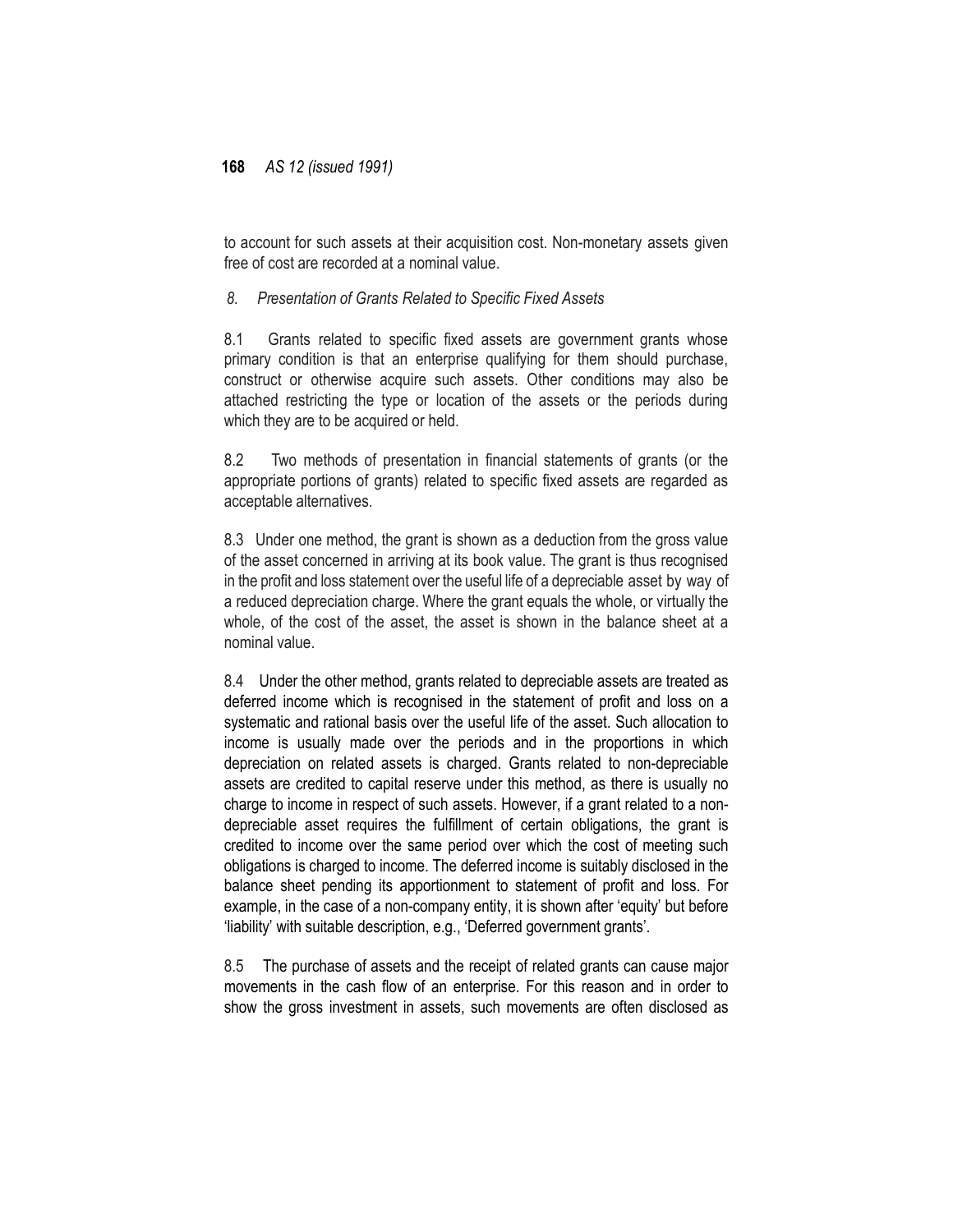separate items in the statement of changes in financial position regardless of whether or not the grant is deducted from the related asset for the purpose of balance sheet presentation.

#### *9. Presentation of Grants Related to Revenue*

9.1 Grants related to revenue are sometimes presented as a credit in the profit and loss statement, either separately or under a general heading such as 'Other Income'. Alternatively, they are deducted in reporting the related expense.

9.2 Supporters of the first method claim that it is inappropriate to net income and expense items and that separation of the grant from the expense facilitates comparison with other expenses not affected by a grant. For the second method, it is argued that the expense might well not have been incurred by the enterprise if the grant had not been available and presentation of the expense without offsetting the grant may therefore be misleading.

#### *10. Presentation of Grants of the nature of Promoters' contribution*

10.1 Where the government grants are of the nature of promoters' contribution, i.e., they are given with reference to the total investment in an undertaking or by way of contribution towards its total capital outlay (for example, central investment subsidy scheme) and no repayment is ordinarily expected in respect thereof, the grants are treated as capital reserve which can be neither distributed as dividend nor considered as deferred income.

#### *11. Refund of Government Grants*

11.1 Government grants sometimes become refundable because certain conditions are not fulfilled. A government grant that becomes refundable is treated as an extraordinary item (see Accounting Standard (AS) 5, *Net Profit or Loss for the Period, Prior Period Items and Changes in Accounting Policies*).

11.2 The amount refundable in respect of a government grant related to revenue is applied first against any unamortised deferred credit remaining in respect of the grant. To the extent that the amount refundable exceeds any such deferred credit, or where no deferred credit exists, the amount is charged immediately to profit and loss statement.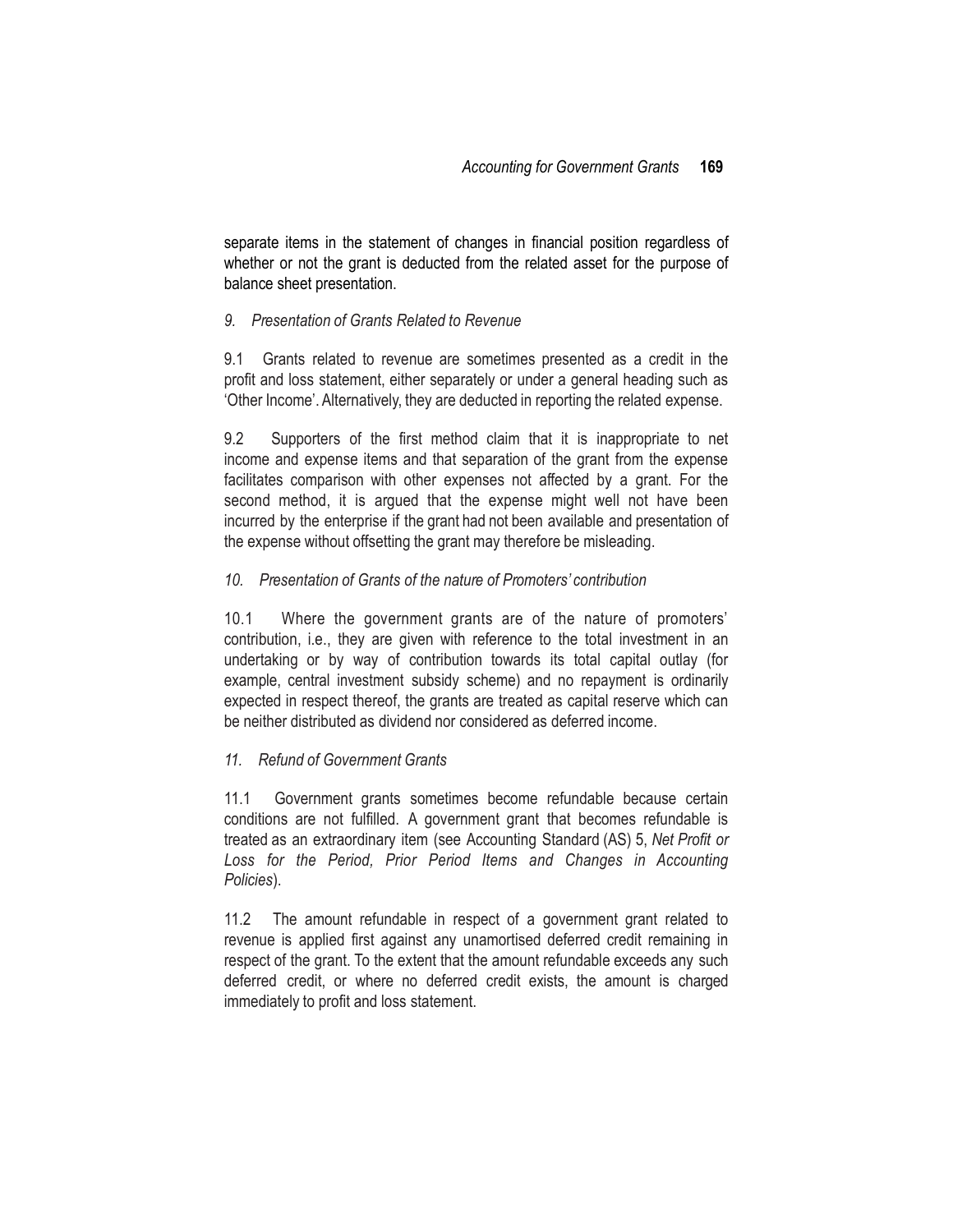11.3 The amount refundable in respect of a government grant related to a specific fixed asset is recorded by increasing the book value of the asset or by reducing the capital reserve or the deferred income balance, as appropriate, by the amount refundable. In the first alternative, i.e., where the book value of the asset is increased, depreciation on the revised book value is provided prospectively over the residual useful life of the asset.

11.4 Where a grant which is in the nature of promoters' contribution becomes refundable, in part or in full, to the government on non-fulfillment of some specified conditions, the relevant amount recoverable by the government is reduced from the capital reserve.

### **12. Disclosure**

- 12.1 The following disclosures are appropriate:
	- (i) the accounting policy adopted for government grants, including the methods of presentation in the financial statements;
	- (ii) the nature and extent of government grants recognised in the financial statements, including grants of non-monetary assets given at a concessional rate or free of cost.

# **Main Principles**

*13. Government grants should not be recognised until there is reasonable assurance that (i) the enterprise will comply with the conditions attached to them, and (ii) the grants will be received.*

*14. Government grants related to specific fixed assets should be presented in the balance sheet by showing the grant as a deduction from the gross value of the assets concerned in arriving at their book value. Where the grant related to a specific fixed asset equals the whole, or virtually the whole, of the cost of the asset, the asset should be shown in the balance sheet at a nominal value. Alternatively, government grants related to depreciable fixed assets may be treated as deferred income which should be recognised in the profit and loss statement on a systematic and rational basis over the useful life of the asset, i.e., such*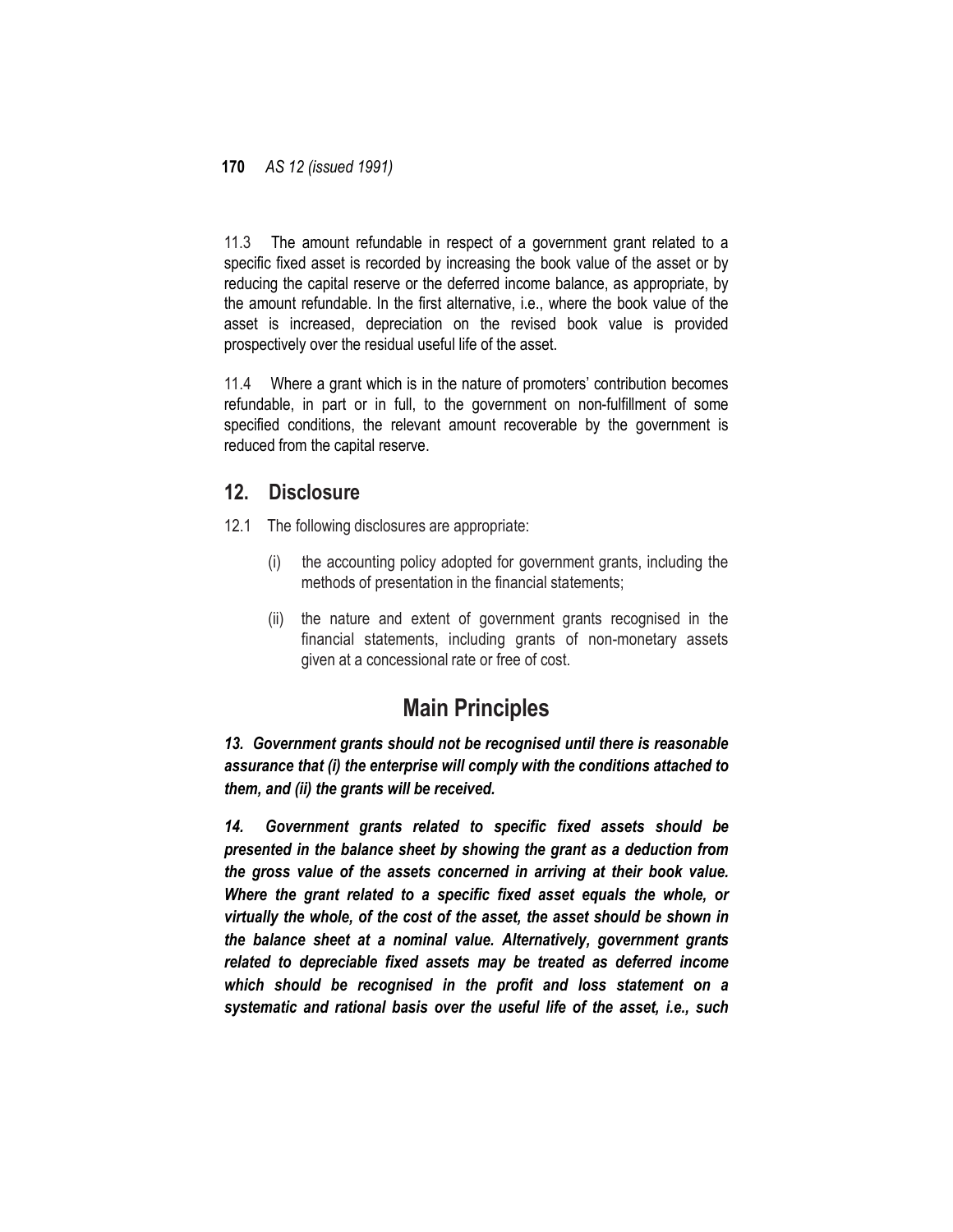*grants should be allocated to income over the periods and in the proportions in which depreciation on those assets is charged. Grants related to non-depreciable assets should be credited to capital reserve under this method. However, if a grant related to a non-depreciable asset requires the fulfillment of certain obligations, the grant should be credited to income over the same period over which the cost of meeting such obligations is charged to income. The deferred income balance should be separately disclosed in the financial statements.*

*15. Government grants related to revenue should be recognised on a systematic basis in the profit and loss statement over the periods necessary to match them with the related costs which they are intended to compensate. Such grants should either be shown separately under 'other income' or deducted in reporting the related expense.*

*16. Government grants of the nature of promoters' contribution should be credited to capital reserve and treated as a part of shareholders' funds.*

*17. Government grants in the form of non-monetary assets, given at a concessional rate, should be accounted for on the basis of their acquisition cost. In case a non-monetary asset is given free of cost, it should be recorded at a nominal value.*

*18. Government grants that are receivable as compensation for expenses or losses incurred in a previous accounting period or for the purpose of giving immediate financial support to the enterprise with no further related costs, should be recognised and disclosed in the profit and loss statement of the period in which they are receivable, as an extraordinary item if appropriate (see Accounting Standard (AS) 5, Net Profit or Loss for the Period, Prior Period Items and Changes in Accounting Policies).*

*19. A contingency related to a government grant, arising after the grant has been recognised, should be treated in accordance with Accounting*